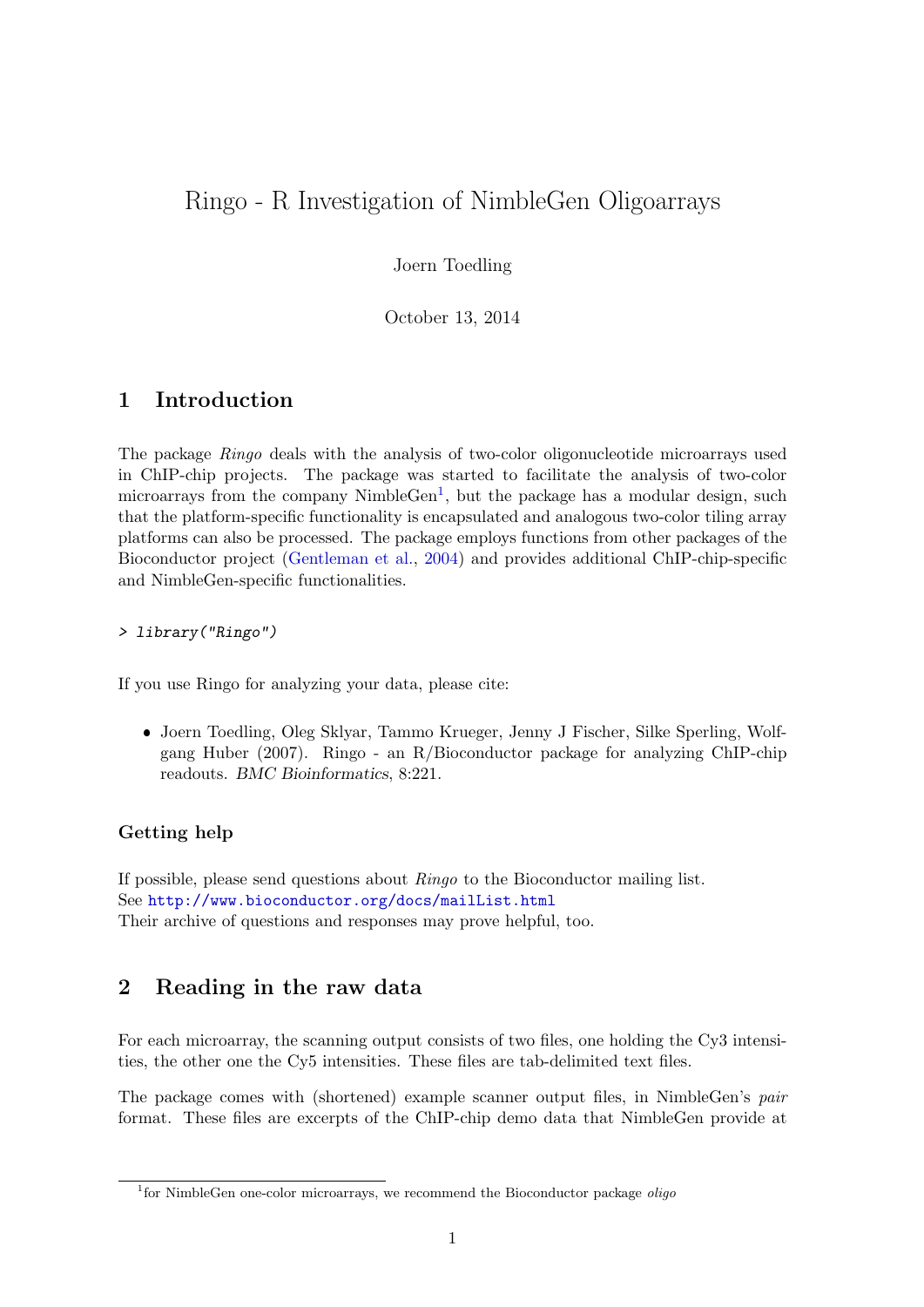their FTP site for free download. Their biological context, identification of DNA binding sites of complexes containing Suz12 in human cells, has been described before [\(Squazzo](#page-19-0) [et al.,](#page-19-0) [2006\)](#page-19-0).

```
> exDir <- system.file("exData",package="Ringo")
> list.files(exDir, pattern="pair.txt")
[1] "MOD_20551_PMT1_pair.txt" "MOD_20742_PMT1_pair.txt"
> head(read.delim(file.path(exDir,"MOD_20551_PMT1_pair.txt"),
+ skip=1))[,c(1,4:7,9)]
   IMAGE_ID PROBE_ID POSITION X Y PM
1 20551_PMT1 SUZ100P0000021781 1 269 78 1149.33
2 20551_PMT1 SUZ100P0000021783 16 682 779 1192.00
3 20551_PMT1 SUZ100P0000021785 31 92 405 685.56
4 20551_PMT1 SUZ100P0000021787 46 219 608 562.67
5 20551_PMT1 SUZ100P0000021789 61 217 418 584.56
```
6 20551\_PMT1 SUZ100P0000021791 76 147 406 636.22

In addition, there is a text file that holds details on the samples, including which two pair files belong to which sample<sup>[2](#page-1-0)</sup>.

> read.delim(file.path(exDir,"example\_targets.txt"), header=TRUE)

SlideNumber FileNameCy3 FileNameCy5 1 Suz12 MOD\_20551\_PMT1\_pair.txt MOD\_20742\_PMT1\_pair.txt Species Cy3 Cy5 1 Homo sapiens (human) total Suz12

The columns FileNameCy3 and FileNameCy5 hold which of the raw data files belong to which sample. The immuno-precipitated extract was colored with the Cy<sub>5</sub> dye in the experiment, so the column Cy5 essentially holds which antibody has been used for the immuno-precipitation, in this case one against the protein Suz12.

Furthermore, there is a file describing the reporter categories on the array (you might know these Spot Types files from  $limma$  [\(Smyth,](#page-19-1) [2005\)](#page-19-1))<sup>[3](#page-1-1)</sup>

> read.delim(file.path(exDir,"spottypes.txt"), header=TRUE)

<span id="page-1-0"></span> $2$ You may have to construct such a targets file for your own data. The scripts directory of this package contains a script convertSampleKeyTxt.R as an inspiration how the file SampleKey.txt provided by NimbleGen could be used for this.

<span id="page-1-1"></span> ${}^{3}$ The spot types file is usally not provided by the array manufacturer, but needs to be created manually. You can use the file that comes with the package as a template and extend it as needed. See: <your-install-directory-of-Rpackages>/Ringo/exData/spottypes.txt.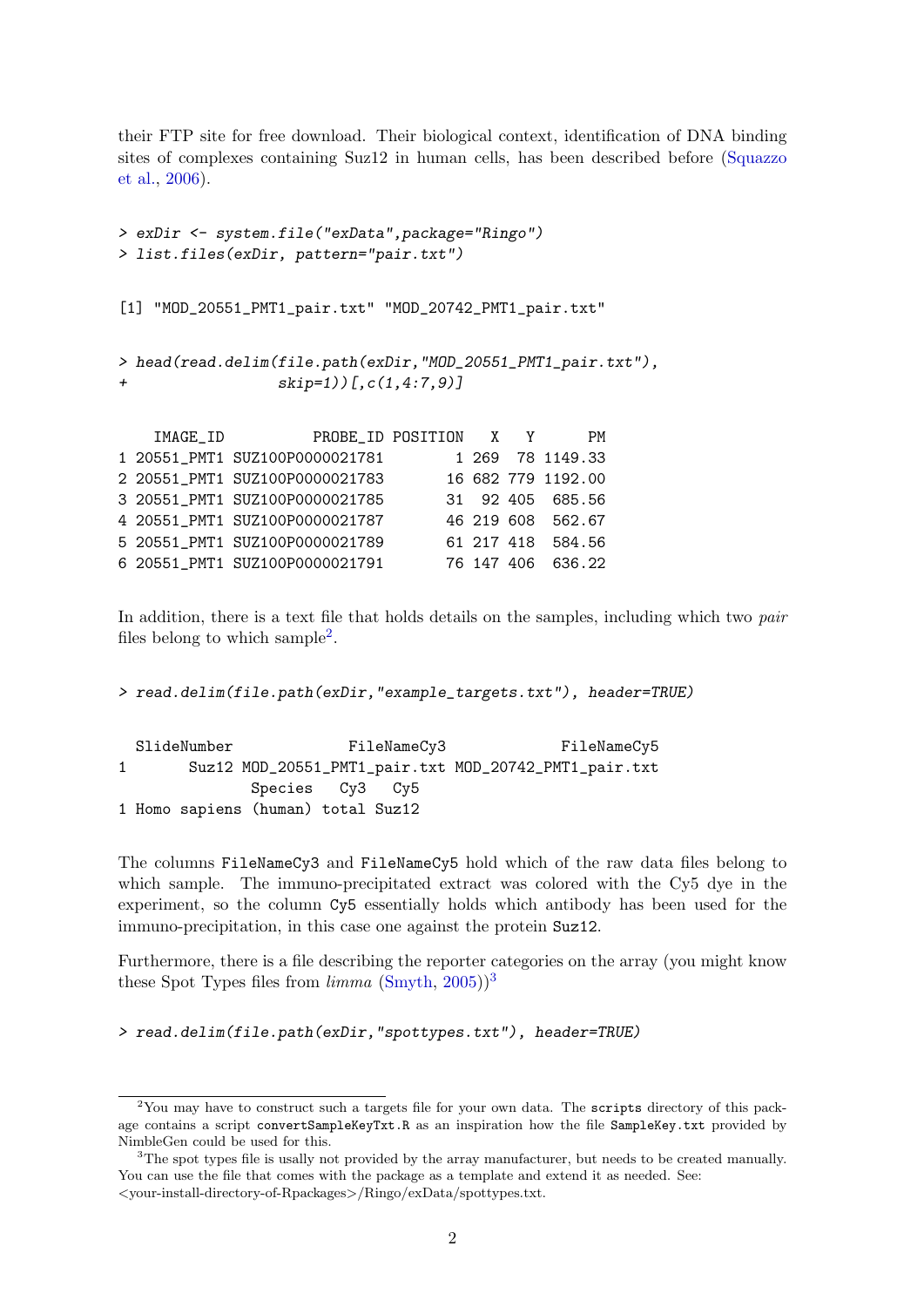|              |          | SpotType GENE_EXPR_OPTION PROBE_ID |        | Color    |
|--------------|----------|------------------------------------|--------|----------|
| $\mathbf{1}$ | Probe    | FORWARD*                           | $\ast$ | black    |
| 2            | Probe    | REVERSE*                           | ∗      | black    |
| 3            | Probe    | BLOCK*                             | $\ast$ | black    |
| 4            | Negative | NGS_CONTROLS*                      |        | * yellow |
| 5            | Empty    | <b>EMPTY</b>                       | $\ast$ | white    |
| 6            | H_Code   | H_CODE                             | $\ast$ | red      |
| 7            | V_Code   | V_CODE                             | ∗      | blue     |
| 8            | Random   | RANDOM                             | ∗      | green    |

Reading all these files, we can read in the raw reporter intensities and obtain an object of class RGList, a class defined in package limma.

```
> exRG <- readNimblegen("example_targets.txt","spottypes.txt",path=exDir)
```
This object is essentially a list and contains the raw intensities of the two hybridizations for the red and green channel plus information on the reporters on the array and on the analyzed samples.

#### > head(exRG\$R)

|         | MOD_20742_PMT1_pair |
|---------|---------------------|
| [1,]    | 613.22              |
| [2,]    | 841.67              |
| [3,]    | 659.56              |
| $[4,$ ] | 494.44              |
| [5,]    | 469.33              |
| $[6,$ ] | 544.11              |

#### > head(exRG\$G)

|         | MOD_20551_PMT1_pair |
|---------|---------------------|
| [1,]    | 1149.33             |
| [2,]    | 1192.00             |
| [3,]    | 685.56              |
| $[4,$ ] | 562.67              |
| [5,]    | 584.56              |
| $[6,$ ] | 636.22              |

> head(exRG\$genes)

|   | GENE_EXPR_OPTION |                            | PROBE_ID POSITION X Y Status |  | TD                                 |
|---|------------------|----------------------------|------------------------------|--|------------------------------------|
|   | $1 \quad \cdots$ | FORWARD1 SUZ100P0000021781 |                              |  | 1 269 78 Probe SUZ100P0000021781   |
| 2 |                  | FORWARD1 SUZ100P0000021783 |                              |  | 16 682 779 Probe SUZ100P0000021783 |
| 3 |                  | FORWARD1 SUZ100P0000021785 |                              |  | 31 92 405 Probe SUZ100P0000021785  |
| 4 |                  | FORWARD1 SUZ100P0000021787 |                              |  | 46 219 608 Probe SUZ100P0000021787 |
| 5 |                  | FORWARD1 SUZ100P0000021789 |                              |  | 61 217 418 Probe SUZ100P0000021789 |
| 6 |                  | FORWARD1 SUZ100P0000021791 |                              |  | 76 147 406 Probe SUZ100P0000021791 |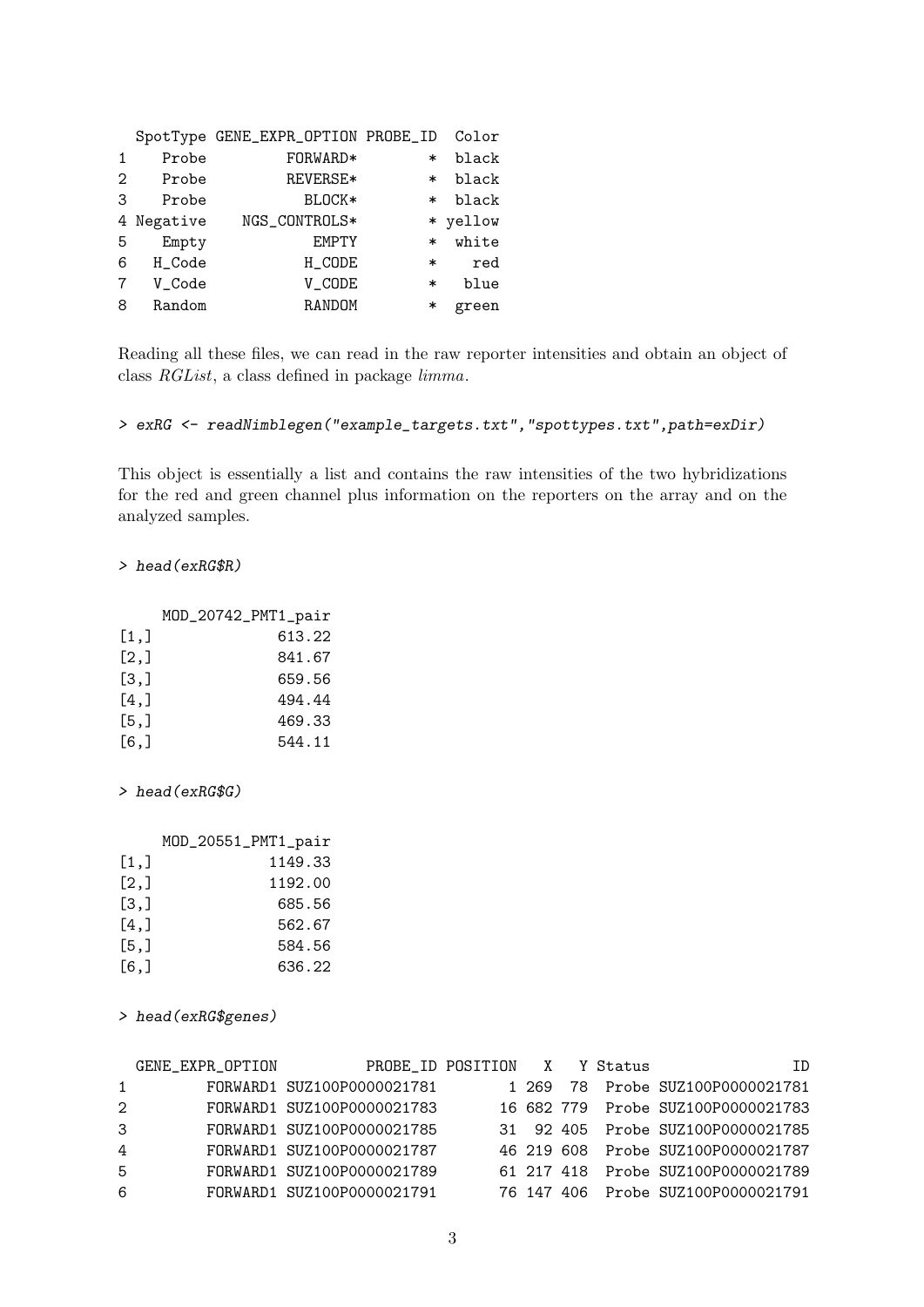```
SlideNumber FileNameCy3 FileNameCy5
1 Suz12 MOD_20551_PMT1_pair.txt MOD_20742_PMT1_pair.txt
            Species Cy3 Cy5
1 Homo sapiens (human) total Suz12
```
> exRG\$targets

Users can alternatively supply raw two-color ChIP-chip readouts from other platforms in RGList format and consecutively use Ringo to analyze that data. See Section [9](#page-12-0) for an example.

## 3 Mapping reporters to genomic coordinates

By reporters, we mean the oligo-nucleotides or PCR products that have been fixated on the array for measuring the abundance of corresponding genomic fragments in the ChIP-chip experiment.

Each reporter has a unique identifier and (ideally) a unique sequence, but can, and probably does, appear in multiple copies as features on the array surface.

A mapping of reporters to genomic coordinates is usually provided by the array manufacturer, such as in NimbleGen's \*.POS files. If the reporter sequences are provided as well, you may consider to perform a custom mapping of these sequences to the genome of interest, using alignment tools such as Exonerate [\(Slater and Birney,](#page-18-1) [2005\)](#page-18-1) or functions provided by the Bioconductor package Biostrings [\(Pages et al.,](#page-18-2) [2008\)](#page-18-2).

Such a re-mapping of reporters to the genome can sometimes be necessary, for example when the array has designed on an outdated assembly of the genome. Re-mapping also provides the advantage that you can allow non-perfect matches of reporters to the genome, if desired.

Once reporters have been mapped to the genome, this mapping needs to be made available to the data analysis functions. While a *data.frame* may be an obvious way of representing such a mapping, repeatedly extracting sub-sets of the data frame related to a genomic region of interest turns out to be too slow for practical purposes. Ringo, similar to the Bioconductor package tilingArray, employs an object of class probeAnno to store the mapping between reporters on the microarray and genomic positions. Per chromosome, the object holds four vectors of equal length and ordering that specify at which genomic positions reporter matches start and end, what identifiers or indices these reporters have in the intensities data, and whether these reporters match uniquely to the genomic positions.

```
> load(file.path(exDir,"exampleProbeAnno.rda"))
> ls(exProbeAnno)
```
[1] "9.end" "9.index" "9.start" "9.unique"

```
> show(exProbeAnno)
```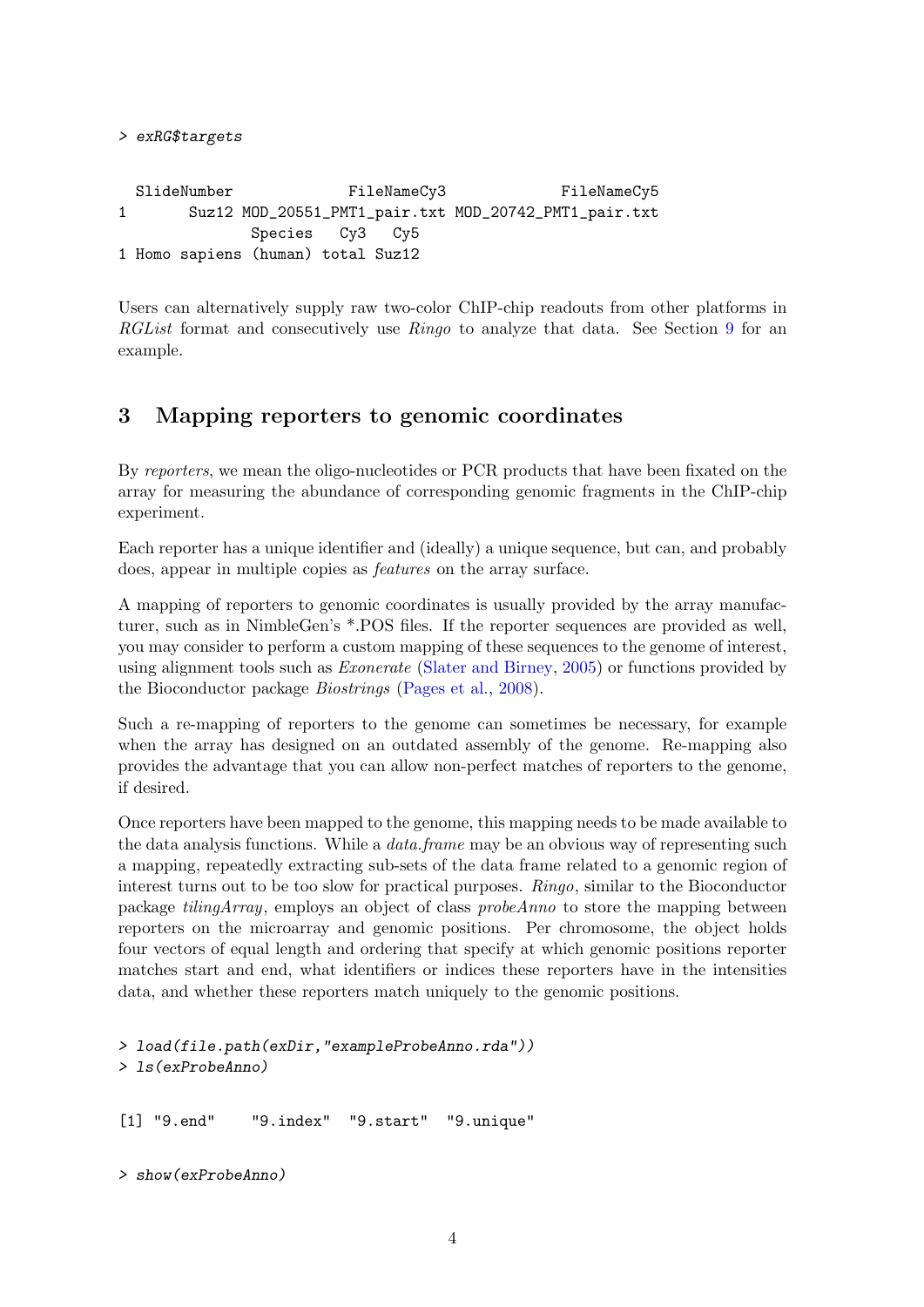```
A 'probeAnno' object holding the mapping between
reporters and genomic positions.
Chromosomes: 9
Microarray platform: NimbleGen MOD_2003-12-05_SUZ12_1in2
Genome: H.sapiens (hg18)
> head(exProbeAnno["9.start"])
[1] 531857 861532 1269645 2497214 2685042 3795381
> head(exProbeAnno["9.end"])
```
[1] 531916 861591 1269704 2497273 2685101 3795440

The function posToProbeAnno allows generation of a valid *probeAnno* object, either from a file that corresponds to a NimbleGen POS file or from a data.frame objects that holds the same information. The package's scripts directory contains a script mapReportersWith-Biostrings.R, which shows how to use Biostrings for mapping the reporter sequences of the provided example data, and some Perl scripts that allow the conversion of multiple output files from common alignment tools such as Exonerate into one file that corresponds to a POS file. The function validObject can be used to perform a quick check whether a generated probeAnno object will probably work with other Ringo functions.

### 4 Quality assessment

The image function allows us to look at the spatial distribution of the intensities on a chip. This can be useful to detect obvious artifacts on the array, such as scratches, bright spots, finger prints etc. that might render parts or all of the readouts useless.

```
> par(mar=c(0.01,0.01,0.01,0.01), bg="black")
> image(exRG, 1, channel="green", mycols=c("black","green4","springgreen"))
```
See figure [1](#page-5-0) for the image. Since the provided example data set only holds the intensities for reporters mapped to the forward strand of chromosome 9, the image only shows the few green dots of these reporters' positions. We see, however, that these chromosome 9 reporters are well distributed over the whole array surface rather than being clustered together in one part of the array.

It may also be useful to look at the absolute distribution of the single-channel densities. limma's function plotDensities may be useful for this purpose.

#### > plotDensities(exRG)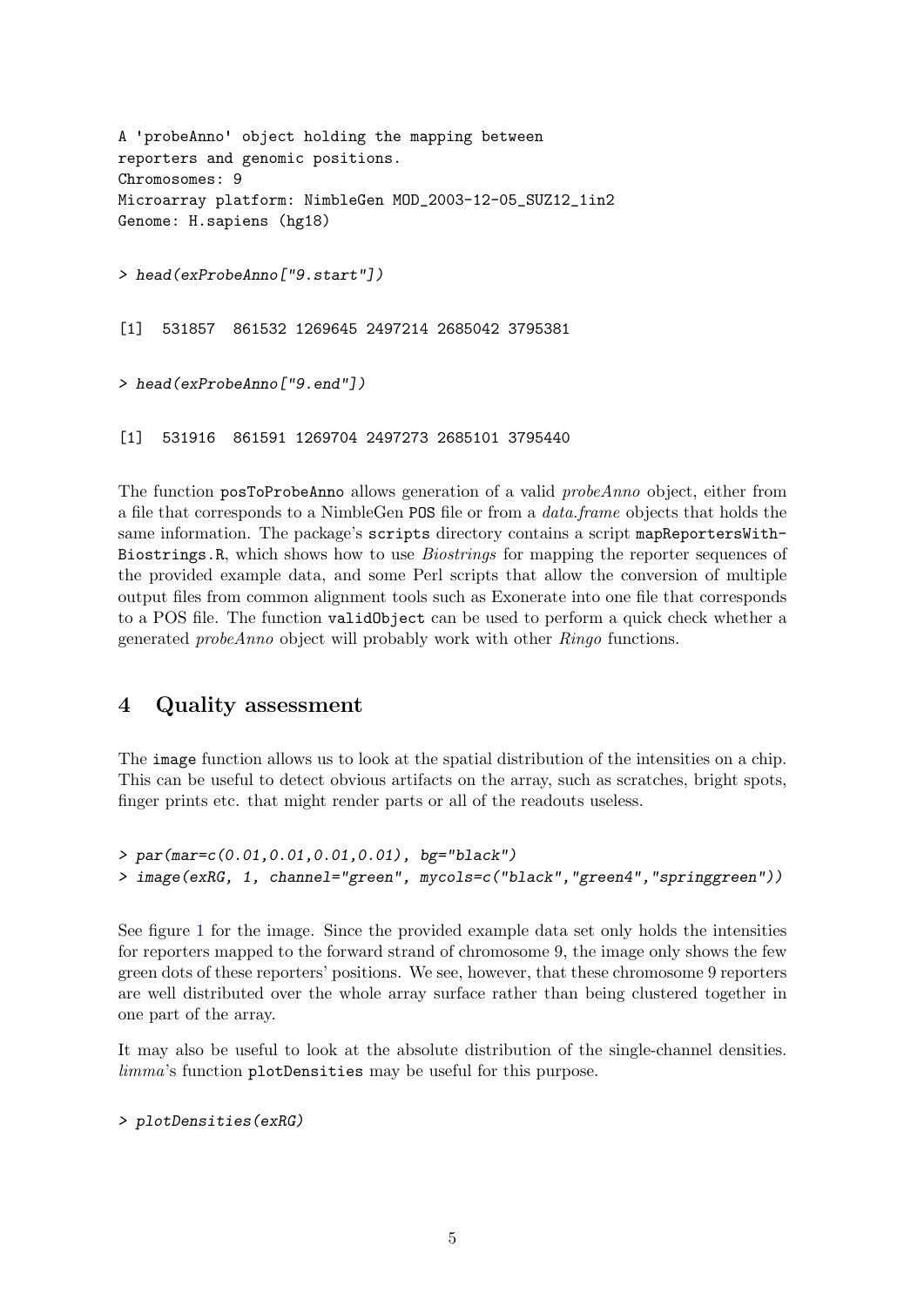

Figure 1: Spatial distribution of raw reporter intensities laid out by the reporter position on the microarray surface.

<span id="page-5-0"></span>

In addition, the data file loaded above also contains a *GFF (General Feature Format)* file of all transcripts on human chromosome 9 annotated in the [Ensembl](http://www.ensembl.org) database (release 46, August 2007). The script retrieveGenomicFeatureAnnotation.R in the package's scripts directory contains example source code showing how the Bioconductor package *biomaRt* can be used to generate such an annotated genome features data.frame.

> head(exGFF[,c("name","symbol","chr","strand","start","end")])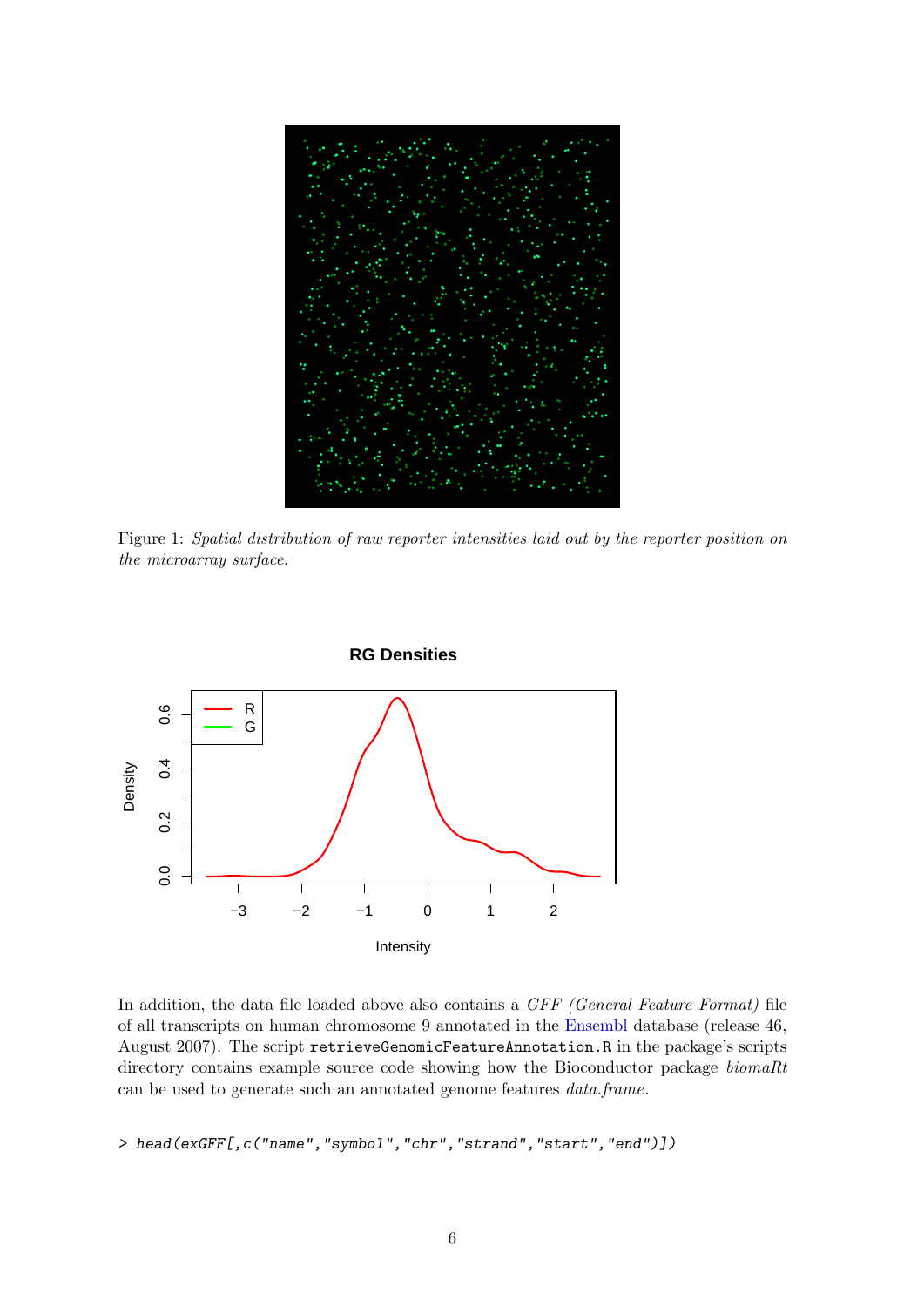|                   |       |   | name symbol chr strand start |                    | end     |
|-------------------|-------|---|------------------------------|--------------------|---------|
| 1 ENST00000382507 |       | 9 |                              | 1056               | 1620    |
| 2 ENST00000326592 |       | 9 | $-1$                         | 5841               | - 19587 |
| 3 ENST00000382502 |       | 9 |                              | $-1$ 24394 25841   |         |
| 4 ENST00000355822 |       | 9 |                              | $-1$ 24921 25277   |         |
| 5 ENST00000382501 |       | 9 |                              | $-1$ 25028 25856   |         |
| 6 ENST00000382500 | FOXD4 | 9 |                              | $-1$ 105991 108951 |         |

To assess the impact of the small distance between reporters on the data, one can look at the autocorrelation plot. For each base-pair lag  $d$ , it is assessed how strong the intensities of reporters at genomic positions  $x+d$  are correlated with the probe intensities at positions x.

The computed correlation is plotted against the lag d.

> exAc <- autocor(exRG, probeAnno=exProbeAnno, chrom="9", lag.max=1000) > plot(exAc)



#### **ChIP: Autocorrelation of Intensities**

We see some auto-correlation between probe position up to 800 base pairs apart. Since the sonicated fragments that are hybridized to the array have an average size in the range of up to 1000 bp, such a degree of auto-correlation up to this distance can be expected.

## 5 Preprocessing

Following quality assessment of the raw data, we perform normalization of the probe intensities and derive fold changes of reporters' intensities in the enriched sample divided by their intensities in the non-enriched input sample and take the (generalized) logarithm of these ratios.

We use the variance-stabilizing normalization [\(Huber et al.,](#page-18-3) [2002\)](#page-18-3) or probe intensities and generate an ExpressionSet object of the normalized probe levels.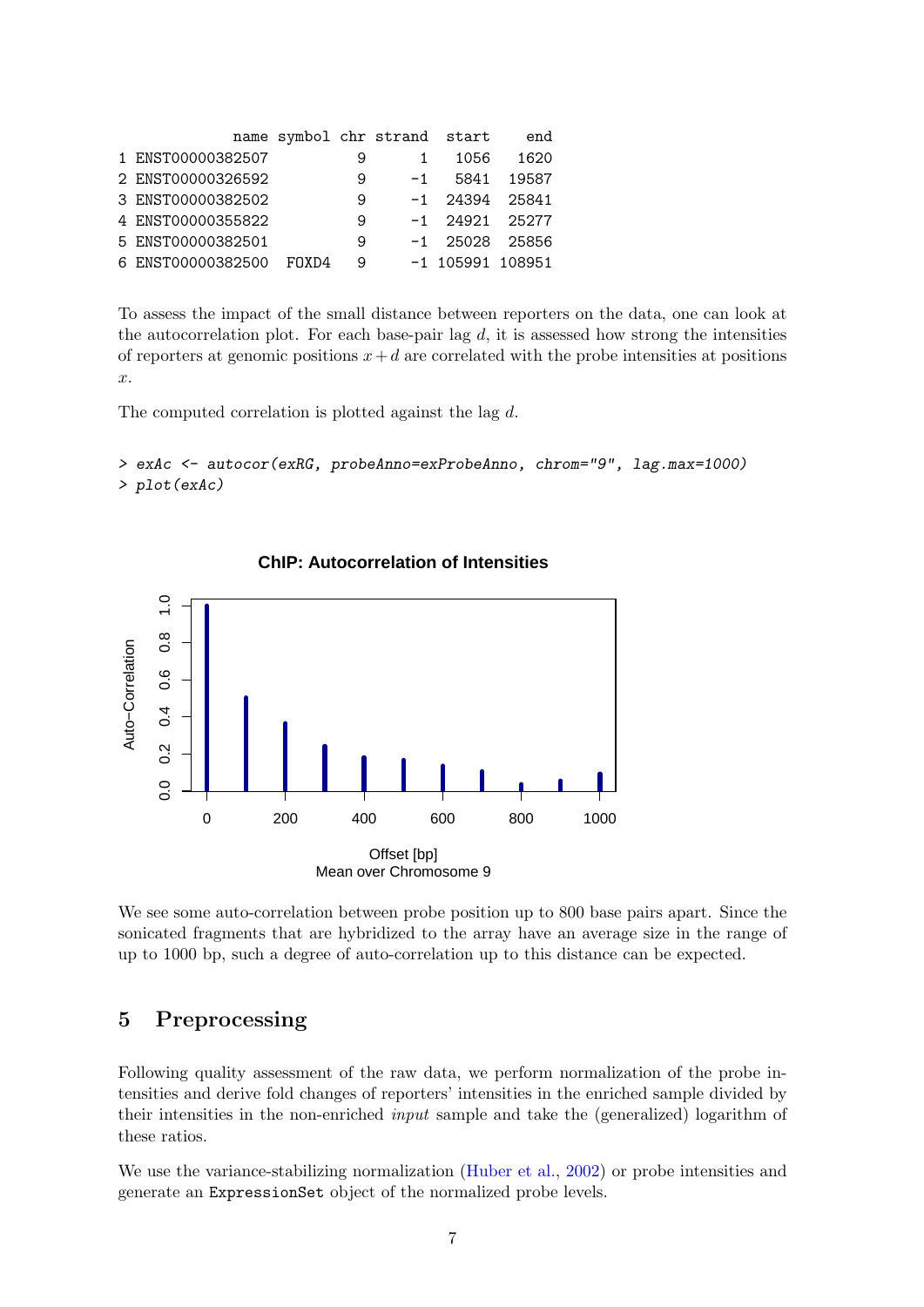```
> exampleX <- preprocess(exRG)
> sampleNames(exampleX) <-
+ with(exRG$targets, paste(Cy5,"vs",Cy3,sep="_"))
> print(exampleX)
ExpressionSet (storageMode: lockedEnvironment)
assayData: 991 features, 1 samples
  element names: exprs
protocolData: none
phenoData
  sampleNames: Suz12_vs_total
  varLabels: SlideNumber FileNameCy3 ... Cy5 (6 total)
  varMetadata: varLabel labelDescription
featureData: none
experimentData: use 'experimentData(object)'
Annotation:
```
Among the provided alternative preprocessing options is also the Tukey-biweight scaling procedure that NimbleGen have used to scale ChIP-chip readouts so that the data is centered on zero.

```
> exampleX.NG <- preprocess(exRG, method="nimblegen")
> sampleNames(exampleX.NG) <- sampleNames(exampleX)
```
The effects of different preprocessing procedures on the data, can be assessed using the corPlot function.

```
> corPlot(cbind(exprs(exampleX),exprs(exampleX.NG)),
+ grouping=c("VSN normalized","Tukey-biweight scaled"))
```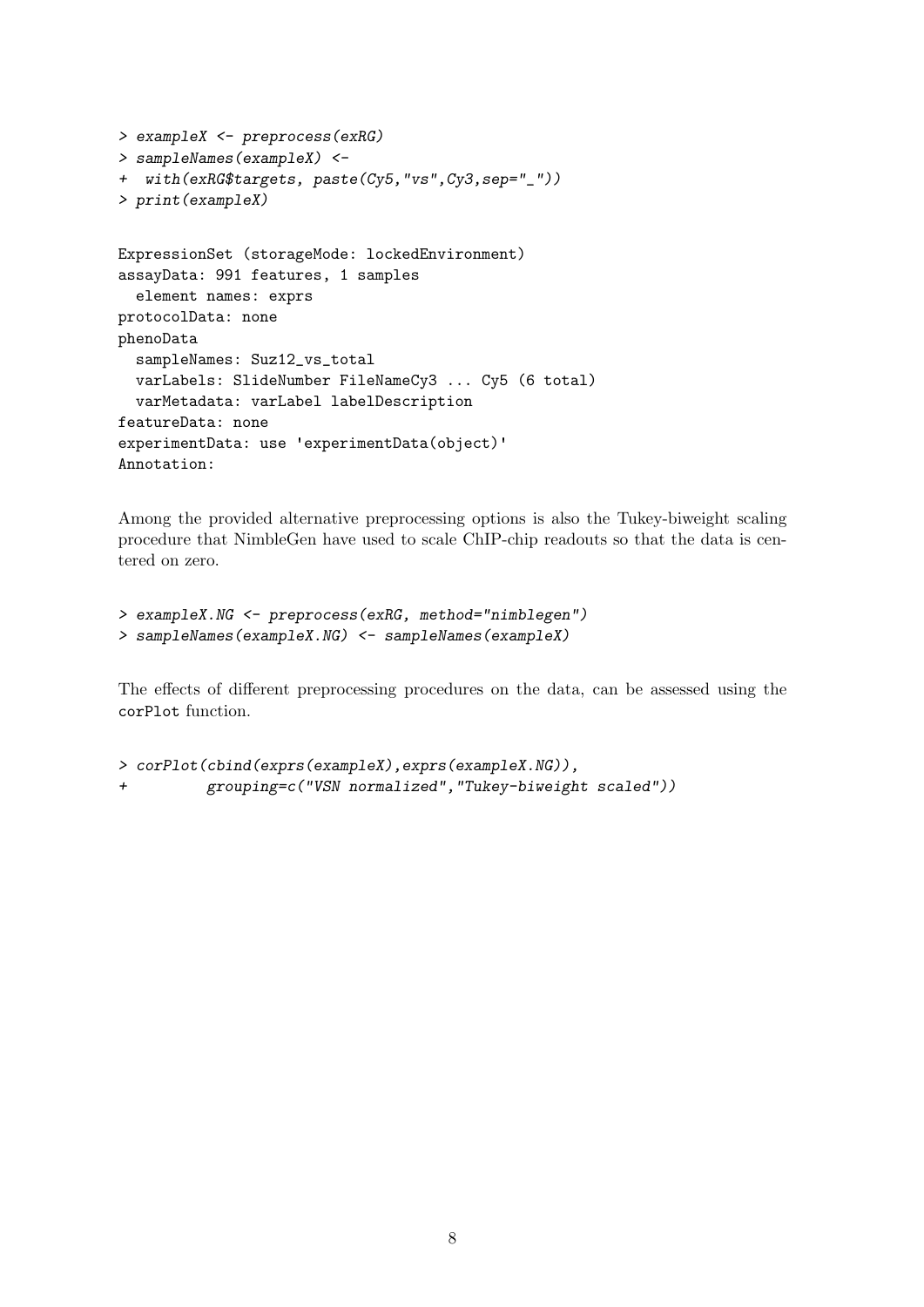

The same function can also be used to assess the correlation between biological and technical replicates among the microarray samples.

## 6 Visualize intensities along the chromosome

The function chipAlongChrom provides a way to visualize the ChIP-chip data in a specified genome region. For convenience, this function can also be invoked by using the function plot with an ExpressionSet object as first argument and a probeAnno object as second argument.

```
> plot(exampleX, exProbeAnno, chrom="9", xlim=c(34318000,34321000),
+ ylim=c(-2,4), gff=exGFF, colPal=c("skyblue", "darkblue"))
```
See the result in figure [2.](#page-9-0)

## 7 Smoothing of probe intensities

Since the response of reporters to the same amount of hybridized genome material varies greatly, due to probe GC content, melting temperature, secondary structure etc., it is suggested to do a smoothing over individual probe intensities before looking for ChIPenriched regions.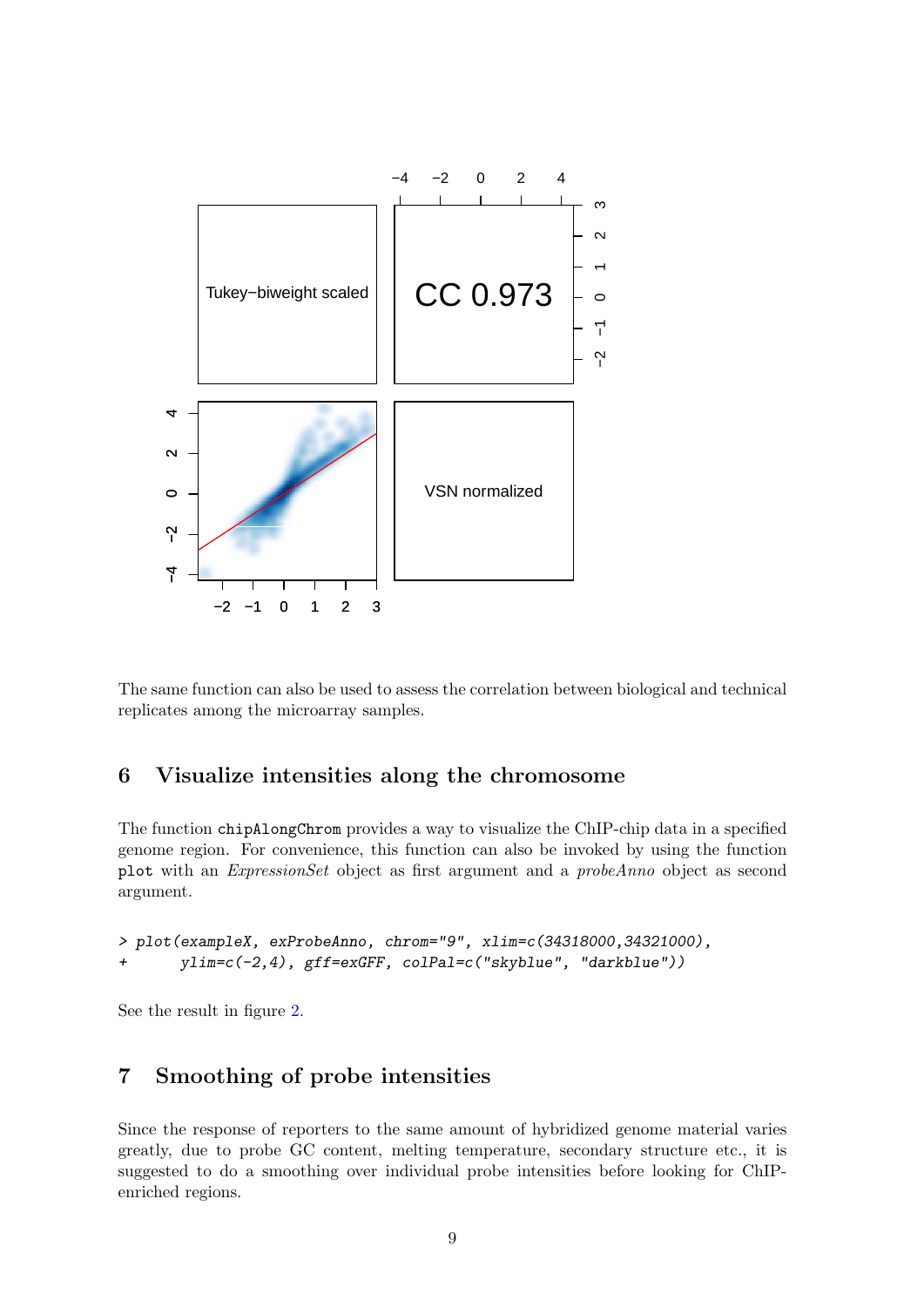

<span id="page-9-0"></span>Figure 2: Normalized probe intensities around the TSS of the Nudt2 gene.

Here, we slide a window of 800 bp width along the chromosome and replace the intensity at e genomic position  $x_0$  by the median over the intensities of those reporters inside the window that is centered at  $x_0$ .

```
> smoothX <- computeRunningMedians(exampleX, probeAnno=exProbeAnno,
+ modColumn = "Cy5", allChr = "9", winHalfSize = 400)
> sampleNames(smoothX) <- paste(sampleNames(exampleX),"smoothed")
> combX <- combine(exampleX, smoothX)
> plot(combX, exProbeAnno, chrom="9", xlim=c(34318000,34321000),
       ylim=c(-2,4), gff=exGFF, colPal=c("skyblue", "steelblue"))
```
See the smoothed probe levels in figure [3.](#page-10-0)

# <span id="page-9-2"></span>8 Finding ChIP-enriched regions

To identify antibody-enriched genomic regions, we require the following:

- smoothed intensities of reporters mapped to this region exceed a certain threshold  $y_0$
- the region contains at least three probe match positions
- each affected position is less than a defined maximum distance  $d_{max}$  apart from another affected position in the region (we require a certain probe spacing to have confidence in detected  $\text{peaks}^4$  $\text{peaks}^4$ )

<span id="page-9-1"></span><sup>4</sup>Note that the term "peak", while commonly used in ChIP-chip context, is slightly misleading and the term "ChIP-enriched region", or "cher" in shorthand, is more appropriate. Within such regions the actual signal could show two or more actual signal peaks or none at all (long plateau).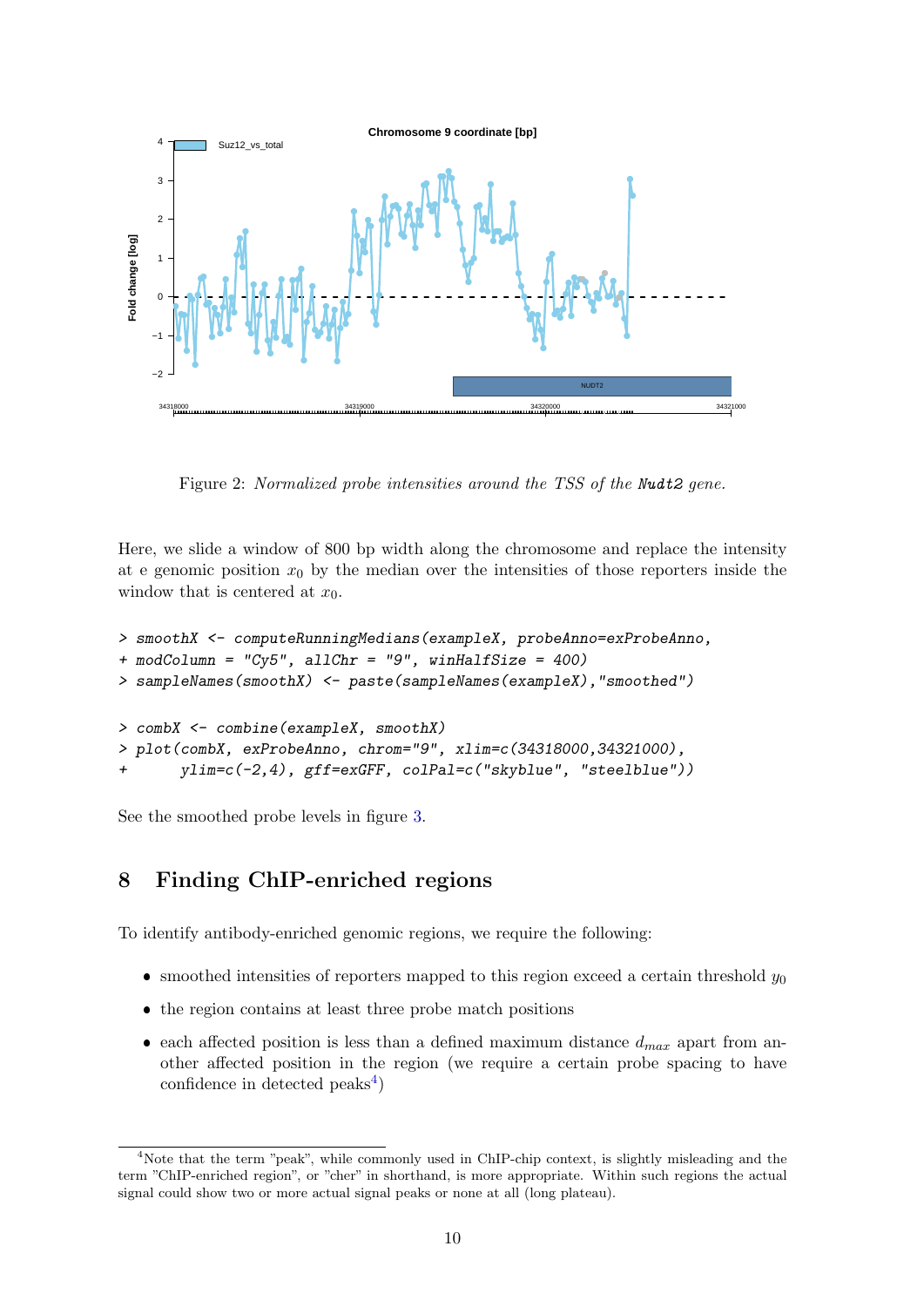

<span id="page-10-0"></span>Figure 3: Normalized and smoothed probe intensities around the TSS of the Nudt2 gene.

For setting the threshold  $y_0$ , one has to assess the expected (smoothed) probe levels in non-enriched genomic regions, i.e. the *null distribution* of probe levels. In a perfect world, we could use a log ratio of 0 as definite cut-off. In this case the "enriched" DNA and the input DNA sample would be present in equal amounts, so no antibody-bound epitope, could be found at this genomic site. In practice, there are some reasons why zero may be a too naive cut-off for calling a probe-hit genomic site enriched in our case. See [Bourgon](#page-18-4) [\(2006\)](#page-18-4) for an extensive discussion on problematic issues with ChIP-chip experiments. We will just briefly mention a few issues here. For once, during the immuno-precipitation, some non-antibody-bound regions may be pulled down in the assay and consequently enriched or some enriched DNA may cross-hybridize to other reporters. Furthermore, since genomic fragments after sonication are mostly a lot larger than the genomic distance between two probe-matched genomic positions, auto-correlation between reporters certainly is existent. Importantly, different reporters measure the same DNA amount with a different efficiency even after normalizing the probe levels, due to sequence properties of the probe, varying quality of the synthesis of reporters on the array and other reasons. To ameliorate this fact, we employ the sliding-window smoothing approach.

The aforementioned issues make it difficult to come up with a reasonable estimate for the null distribution of smoothed probe levels in non-enriched genomic regions. See Figure [4](#page-11-0) for the two histograms. We present one way (out of many) for objectively choosing the threshold  $y_0$ . The histograms suggest the smoothed reporter levels follow a mixture of two distributions, one being the null distribution of non-affected reporters and the other one the alternative one for the smoothed reporter values in ChIP-enriched regions. We assume the null distribution is symmetric and its mode is the one close to zero in the histogram. By mirroring its part left of the mode over the mode, we end up with an estimated null distribution. For the alternative distribution, we only assume that it is stochastically larger than the null distribution and that its mass to the left of the estimated mode of the null distribution is negligible. We estimate an upper bound  $y_0$  for values arising from the null distribution and conclude that smoothed probe levels  $y > y_0$  are more likely to arise from the ChIP enrichment distribution than from the null distribution. These estimates are indicated by red vertical lines in the histograms.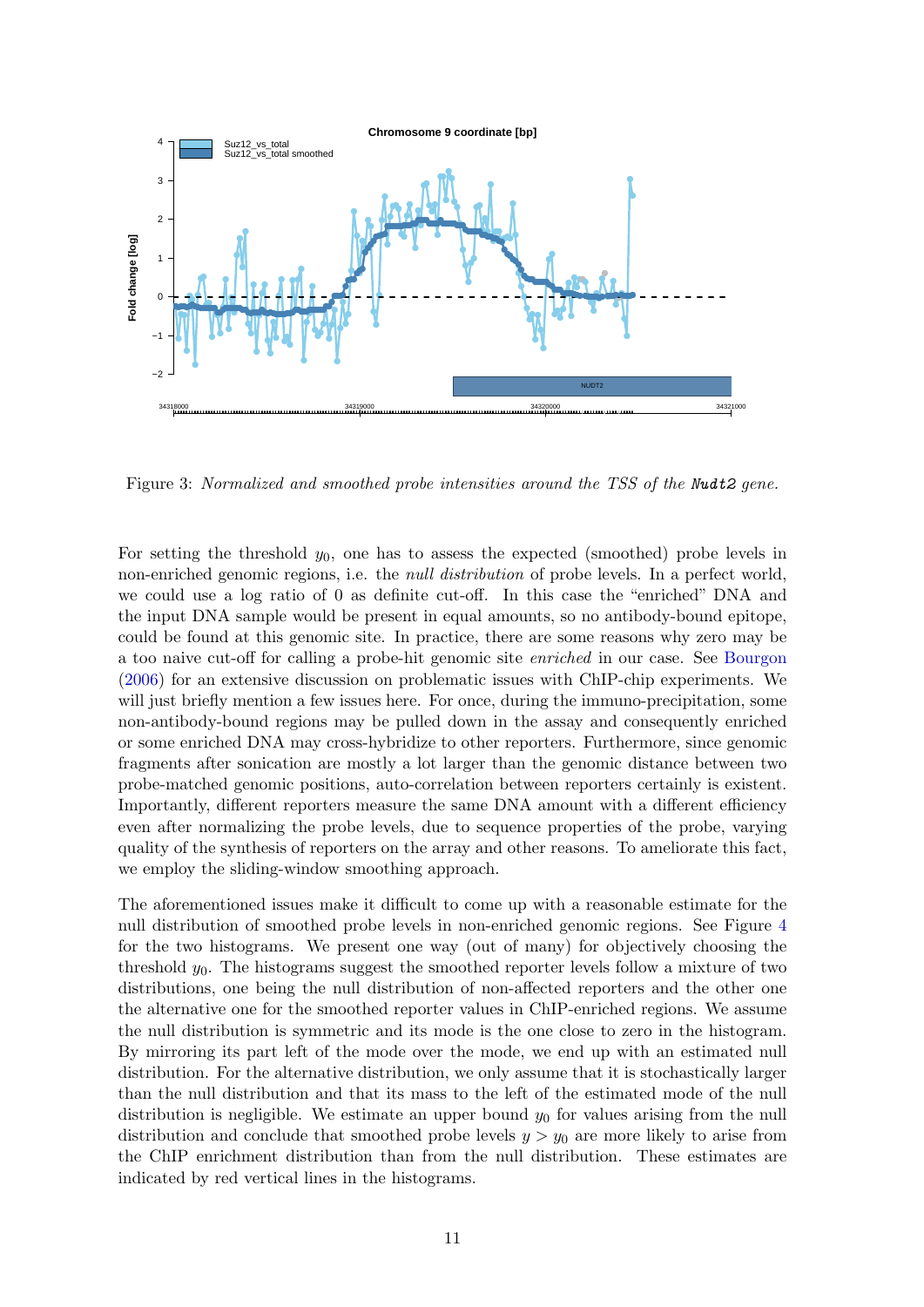> (y0 <- apply(exprs(smoothX),2,upperBoundNull))





<span id="page-11-0"></span>Figure 4: Histograms of reporter intensities after smoothing of reporter level. The red vertical line is the cutoff values suggested by the histogram.

Since antibodies vary in their efficiency to bind to their target epitope, we suggest to obtain a different threshold for each antibody. In the example data, however, we have only one antibody against Suz12.

While this threshold worked well for us, we do not claim this way to be a gold standard for determining the threshold. In particular, it does not take into account the auto-correlation between near-by reporters. See [Bourgon](#page-18-4) [\(2006\)](#page-18-4) for a more sophisticated algorithm that does take it into account.

```
> chersX <- findChersOnSmoothed(smoothX, probeAnno=exProbeAnno, thresholds=y0,
+ allChr="9", distCutOff=600, cellType="human")
> chersX <- relateChers(chersX, exGFF)
> chersXD <- as.data.frame.cherList(chersX)
> chersXD[order(chersXD$maxLevel, decreasing=TRUE),]
                                    name chr start end cellType
1 human.Suz12_vs_total smoothed.chr9.cher1 9 34319028 34319854 human
3 human.Suz12_vs_total smoothed.chr9.cher3 9 34580420 34582384 human
2 human.Suz12_vs_total smoothed.chr9.cher2 9 34579444 34579760 human
                antibody
1 Suz12_vs_total smoothed
3 Suz12_vs_total smoothed
2 Suz12_vs_total smoothed
```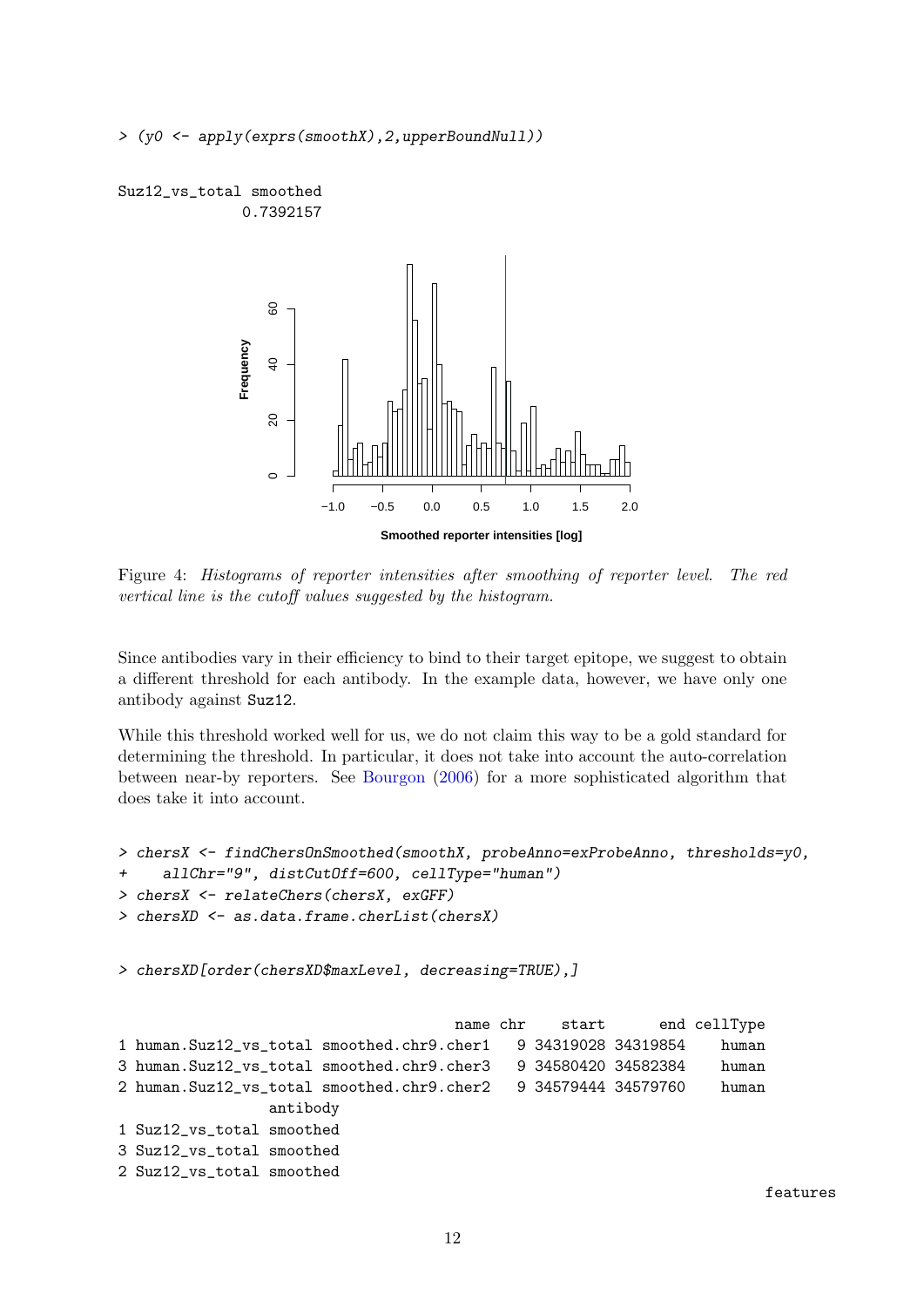```
1 ENST00000379158 ENST00000379154 ENST00000379155 ENST00000346365 ENST00000337747
3 ENST00000378980 ENST00000351266
2 ENST00000378980 ENST00000351266
  maxLevel score
1 1.9958907 52.1036588
3 1.5341497 47.8557696
2 0.7882005 0.5865187
```
Note that in Ringo functions, "ChIP-enriched region" is abbreviated to "cher".

One characteristic of enriched regions that can be used for sorting them is the element maxLevel, that is the highest smoothed probe level in the enriched region. Alternatively, one can sort by the score, that is the sum of smoothed probe levels minus the threshold. It is a discretized version of to the area under the curve with the baseline being the threshold.

```
> plot(chersX[[1]], smoothX, probeAnno=exProbeAnno, gff=exGFF,
       paletteName="Spectral")
```


<span id="page-12-1"></span>Figure 5: One of the identified Suz12-antibody enriched regions on chromosome 9.

Figure [5](#page-12-1) displays an identified enriched region, which is located upstream of the Nudt2 gene. This ChIP-enriched region was already obvious in plots of the normalized data (see Figure [3\)](#page-10-0). While it is reassuring that our method recovers it as well, a number of other approaches would undoubtedly have reported it as well.

### <span id="page-12-0"></span>9 Agilent data

The package *Ringo* can also be applied to ChIP-chip data from manufacturers other than NimbleGen. As long as the data is supplied as an RGList or ExpressionSet, the functions of the package can be used, although certain function arguments may need to be changed from their default setting. As an example, we demonstrate how Ringo can be used for the analysis of ChIP-chip data generated on two-color microarrays from Agilent. These data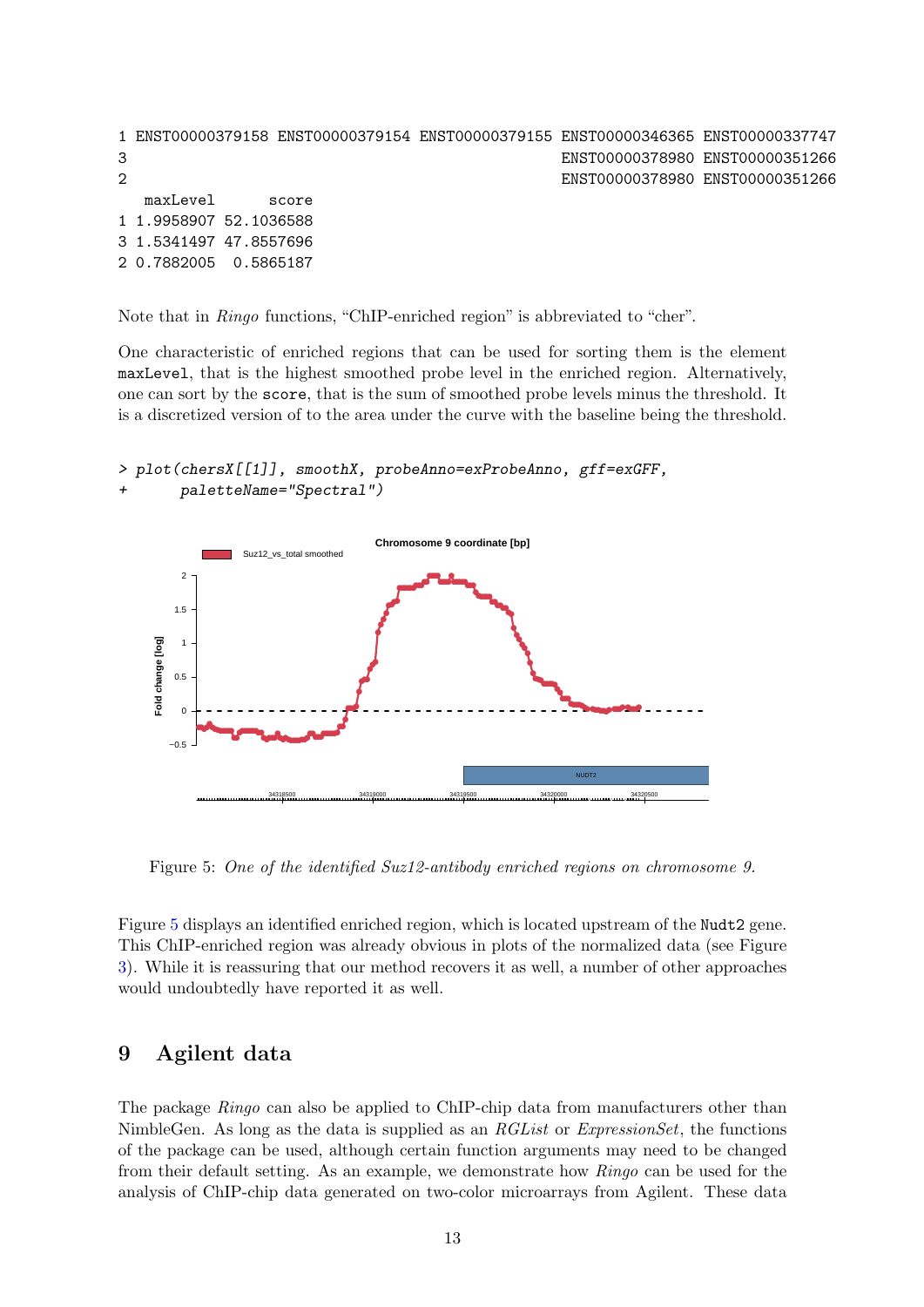have been described in [Schmidt et al.](#page-18-5) [\(2008\)](#page-18-5), and the raw data files were downloaded from the ArrayExpress database [\(Parkinson et al.,](#page-18-6) [2009,](#page-18-6) accession: E-TABM-485). The data are ChIP-chip measurements of the histone modification H3K4me3 in a 300 kb region of chromosome 17 in mouse Tc1 liver cells. These demo data files included in this package are only excerpts of the original data files.

First we read in the raw data using the function read.maimages from package  $limma$ .

```
> agiDir <- system.file("agilentData", package="Ringo")
> arrayfiles <- list.files(path=agiDir,
+ pattern="H3K4Me3_Tc1Liver_sol1_mmChr17_part.txt")
> RG <- read.maimages(arrayfiles, source="agilent", path=agiDir)
```
Annotation of the one sample was provided and we created a targets file that contains this sample annotation.

```
> at <- readTargets(file.path(agiDir,"targets.txt"))
> RG$targets <- at
```
Have a look at the raw data structure in R.

```
> show(RG)
An object of class "RGList"
R<sub>G</sub>[1] 135.0 52.0 50.0 86.0 134.5
774 more rows ...
$Gb
[1] 48.0 49.0 49.0 49.0 49.5
774 more rows ...
$R
[1] 111.0 67.0 68.0 94.0 253.5
774 more rows ...
$Rb
[1] 65.0 64.0 65.0 65.5 66.0
774 more rows ...
$targets
                                       SlideNumber
H3K4Me3_Tc1Liver_sol1_mmChr17_part H3K4me3Tc1Liver
                                                                  FileName
H3K4Me3_Tc1Liver_sol1_mmChr17_part H3K4Me3_Tc1Liver_sol1_mmChr17_part.txt
                                        Species Tissue Cy3 Cy5 Antibody
H3K4Me3_Tc1Liver_sol1_mmChr17_part Mus musculus Liver input H3K4me3 H3K4me3
$genes
```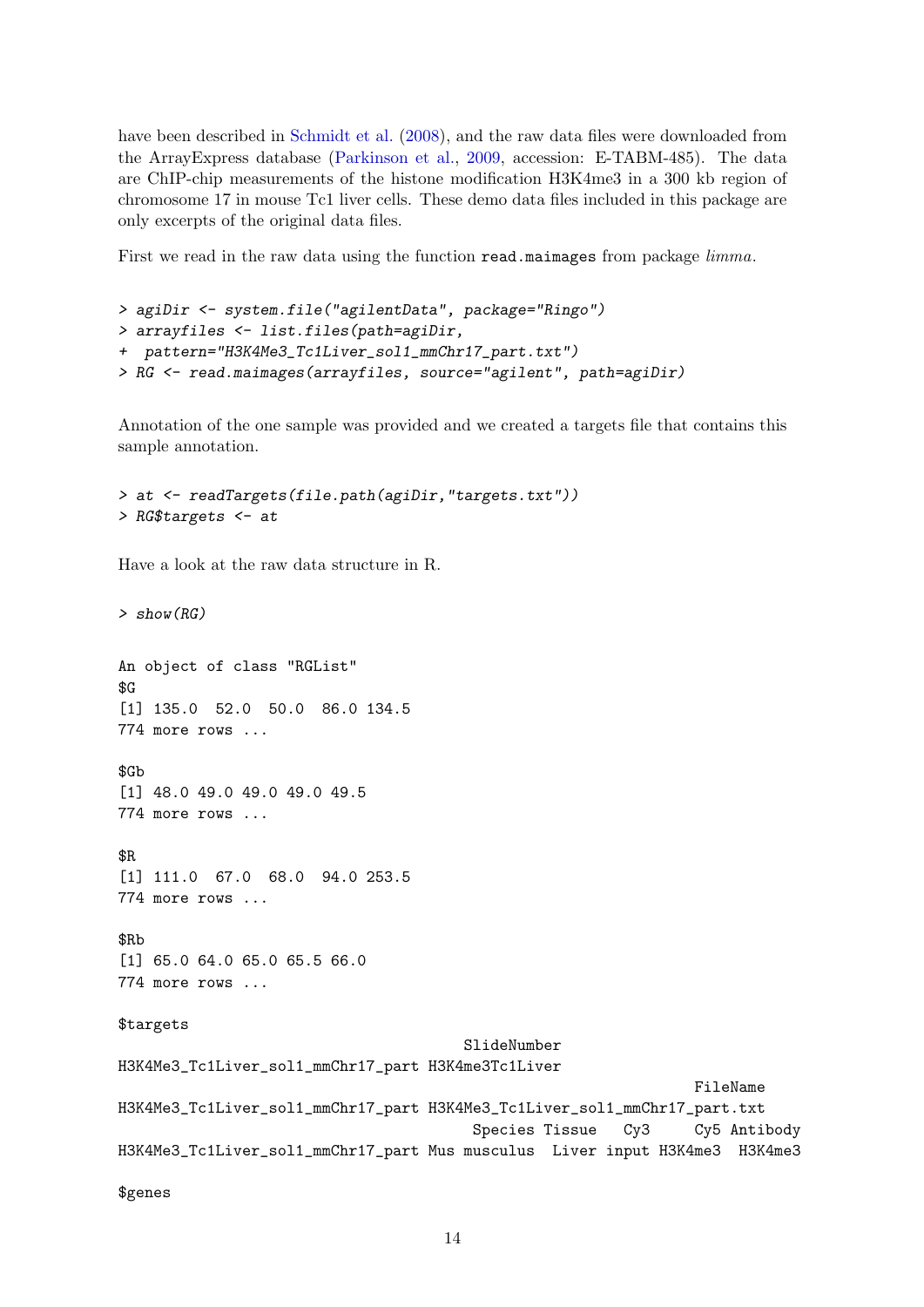```
Row Col ProbeUID ControlType ProbeName Probene GeneName
1 1 1 0 1 MmCGHBrightCorner MmCGHBrightCorner
2 1 2 1 1 DarkCorner DarkCorner
3 1 3 1 1 DarkCorner DarkCorner
4 1 4 3 0 A_68_P31052153 chr17:012323564-012323623
5 1 95 185 0 A_68_P31152765 chr17:033822110-033822154
        SystematicName
1 MmCGHBrightCorner
2 DarkCorner
3 DarkCorner
4 chr17:012323564-012323623
5 chr17:033822110-033822154
774 more rows ...
$source
[1] "agilent"
```
We can only perform limited quality assessment of these data, as the data only consist of one sample and the demo data files are only a short excerpt of the full raw data from that microarray. Have a look at the spatial distribution of the raw intensities on the microarray surface.

```
> par(mar=c(0.01,0.01,0.01,0.01), bg="black")
> image(RG, 1, channel="red", dim1="Col", dim2="Row",
+ mycols=c("sienna","darkred","orangered"))
```


Figure 6: Spatial distribution of raw reporter intensities of the Agilent microarray, laid out by the reporter position on the microarray surface.

<span id="page-14-0"></span>See the result in Figure [6.](#page-14-0) Again, the sparseness of the image is due to the fact that the example data is only a short excerpt of the original raw data file from the microarray.

To create a probeAnno object for this array, there are two possibilites: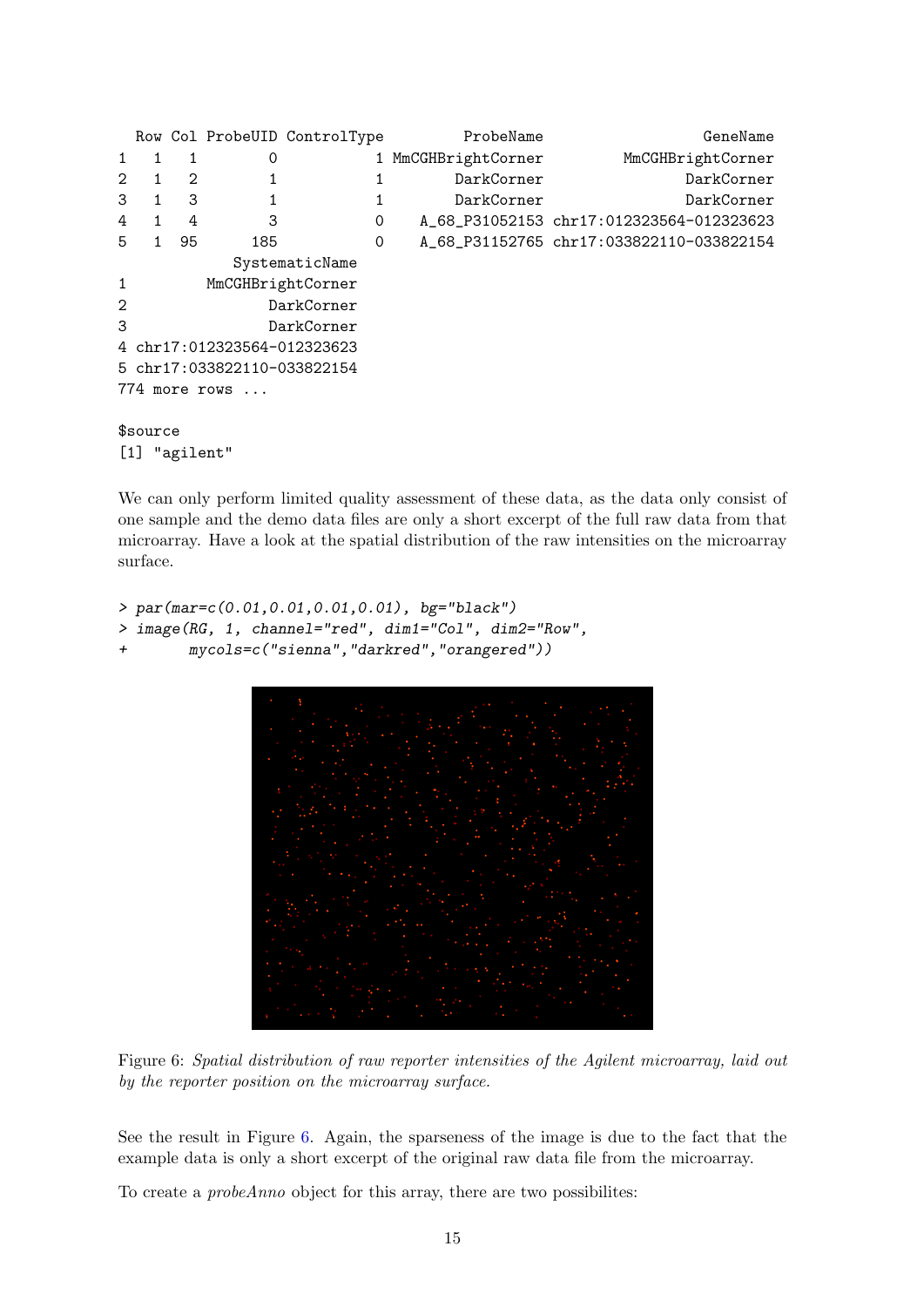- 1. one option in many cases the preferable one is to remap all the probe sequences from the array description file to the current genome build
- 2. often, as in this case, the systematic name Agilent gives to reporters on the array corresponds to the genomic coordinates these reporters were designed to match. Therefore, if one decides to accept the mapping provided by the manufacturer, these systematic names can be used to generate a probeAnno object.

Here, we show the second option and use the systematic names of the reporters, as provided in the raw data file.

```
> pA <- extractProbeAnno(RG, "agilent", genome="mouse",
+ microarray="Agilent Tiling Chr17")
```
Genome annotation The provided Agilent example data relate to chromosome 17 of the Mouse genome. We have used the package  $biomaRt$  to retrieve annotated genes on this chromosome from the Ensembl database<sup>[5](#page-15-0)</sup>.

```
> load(file=file.path(agiDir,"mm9chr17.RData"))
```
Data processing We preprocess the data in the same way as the previous example data set.

```
> X <- preprocess(RG[RG$genes$ControlType==0,], method="nimblegen",
                  idColumn="ProbeName")
> sampleNames(X) <- X$SlideNumber
```
We visualize the data in the region around the start site of the gene Rab11b on chromosome 17. For setting the parameters of the sliding-window smoothing, we first investigate the spacing between adjacent reporter matches on the genome.

```
> probeDists <- diff(pA["17.start"])
> br <- c(0, 100, 200, 300, 500, 1000, 10000, max(probeDists))
> table(cut(probeDists, br))
```

| (0.100]        | (100, 200] | (200, 300]                           | (300, 500] |
|----------------|------------|--------------------------------------|------------|
|                | -338       | -221                                 | 104        |
| $(500, 1e+03]$ |            | $(1e+03, 1e+04]$ $(1e+04, 2.13e+07]$ |            |
|                | -39        |                                      |            |

The majority of match positions are 100–300 bp apart.

```
> smoothX <- computeRunningMedians(X, modColumn="Antibody",
                winHalfSize=500, min.probes=3, probeAnno=pA)
> sampleNames(smoothX) <- paste(sampleNames(X),"smooth",sep=".")
```
<span id="page-15-0"></span><sup>&</sup>lt;sup>5</sup>See the script retrieveGenomicFeatureAnnotation.R in the package's scripts directory for details.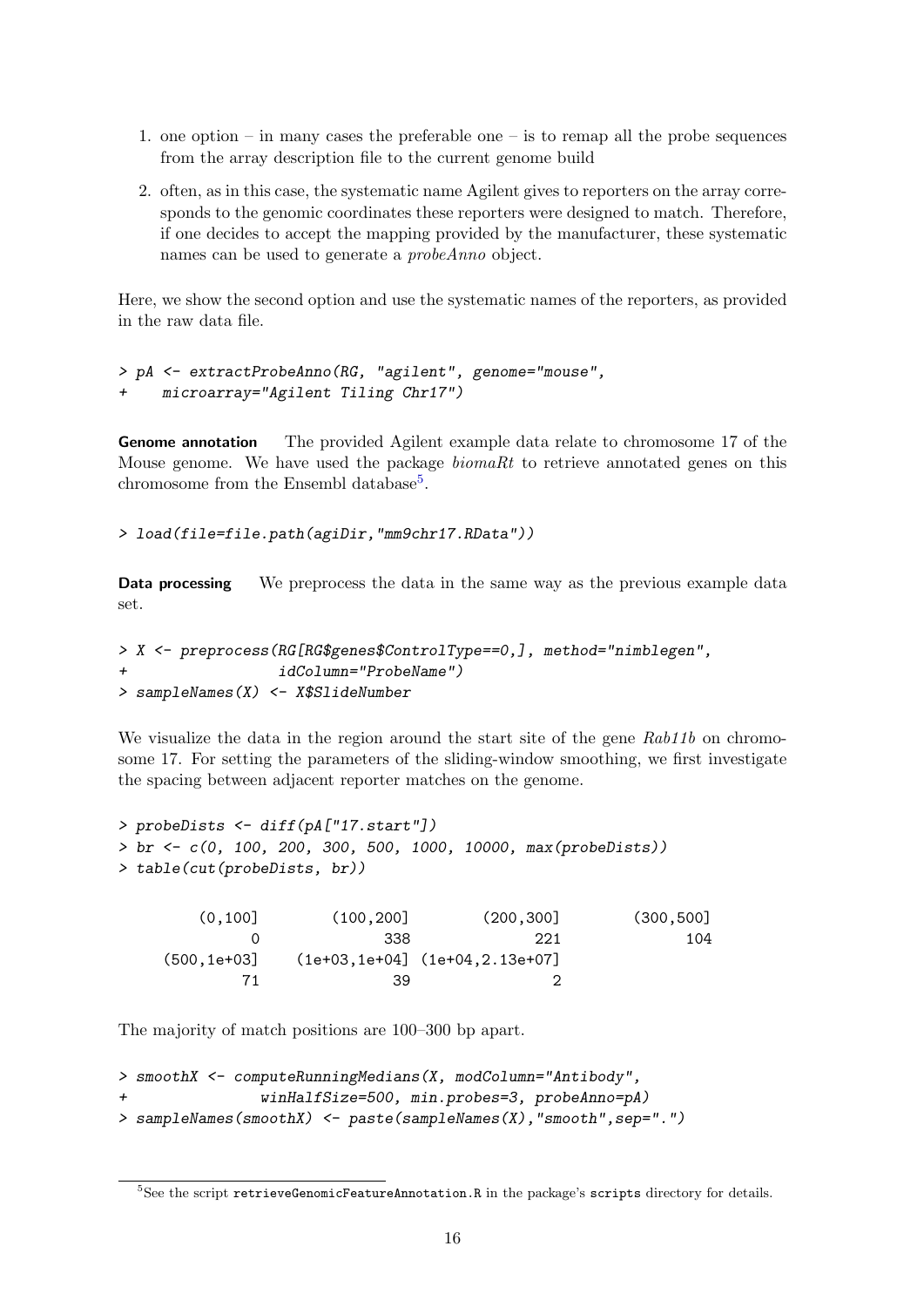We visualize the data after smoothing in the region around the start site of the gene Rab11b on chromosome 17.

```
> combX <- combine(X, smoothX)
  > plot(combX, pA, chr="17", coord=33887000+c(0, 13000),
            + gff=mm9chr17, maxInterDistance=450, paletteName="Paired")
                                                Chromosome 17 coordinate [bp]
        3
                     H3K4me3Tc1Liver
H3K4me3Tc1Liver.smooth
                                                                                     ●
                                                                                  ● ●
                                                                          9
       \overline{2}\blacktriangleright●● ●●
                                                                         ●
                                                                      ●
                                                                       U
                                                                   ●
                                                                             ●● ●
                                                            ● ●●●
                                                            ● ●●●
 Fold change [log]
  Fold change [log]
                                                                          ●
       1
                                                         ●
                                                           ●
                                                       ● ●
                                                           ●
                                                                                                    ●
                                   ●
                                                   ● ● ●
                                                     ●
                                                                                                                       ●
                                                                                        ●
       \Omega●● ● ●● ●
                                                                                         ●
                                                                                                                  ●
                                                                                             ●●
                                                ●
                                     ● ●
                                 ● ●●
                                                ●
                          ●
                                                                                           ●
                                                                                                              ●
                                                                                                                 ● ●
                                         ● ●●●
                                           ●●●
                                 ●
                                                                                                              ●
                                                                                                 ●
                                                                                                                 ●
                                                                                                            ●
      −1
        33887000 33888000 33889000 33890000 33891000 33892000 33893000 33894000 33895000 33896000 33897000 33898000 33899000 33900000
                                                   Rab11b
```
<span id="page-16-0"></span>Figure 7: Normalized and smoothed Agilent reporter intensities around the TSS of the gene Rap11b.

See the result in Figure [7.](#page-16-0)

**Find ChIP-enriched regions** We compare two approaches to determine the threshold  $y_0$ above which smoothed reporter levels are considered to indicate enrichment. The first one is the non-parametric approach that we introduced before (see Section [8\)](#page-9-2). The second one is similar. Only both the null distribution and the alternative distribution are assumed to be Gaussians. The threshold is minimal reporter levels with a sufficiently small  $p$ -value under the Gaussian null distribution.

```
> y0 <- upperBoundNull(exprs(smoothX))
> y0G <- twoGaussiansNull(exprs(smoothX))
> hist(exprs(smoothX), n=100, main=NA,
+ xlab="Smoothed expression level [log2]")
> abline(v=y0, col="red", lwd=2)
> abline(v=y0G, col="blue", lwd=2)
> legend(x="topright", lwd=2, col=c("red","blue"),
+ legend=c("Non-parametric symmetric Null", "Gaussian Null"))
```
Even though the non-parametric estimate is usually preferable, with few data points such as in this case, the estimate derived from a Gaussian null distribution might provide a better threshold for enrichment. We are going to use this threshold  $y_{0G}$  for the identification of ChIP-enriched regions.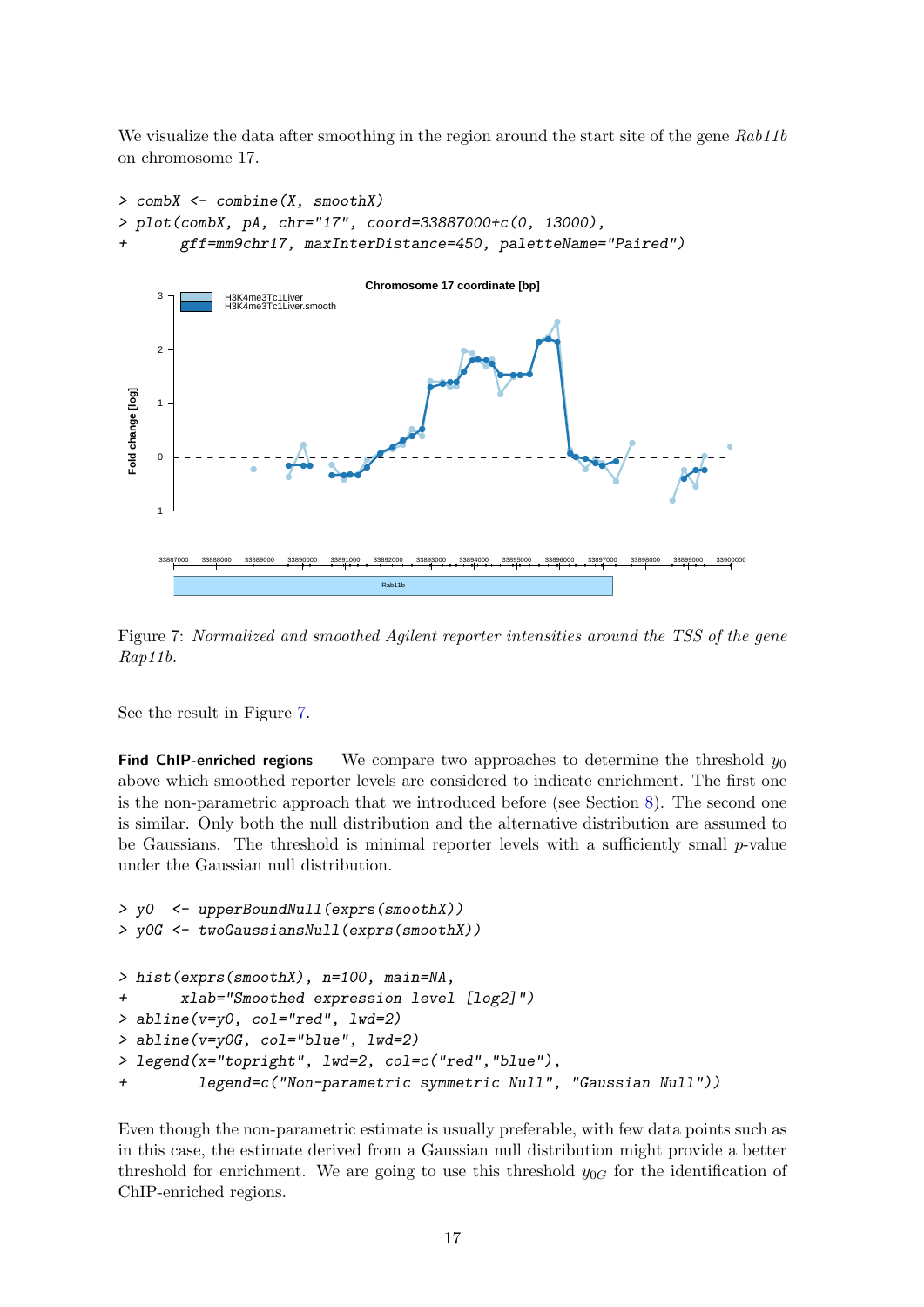```
> chersX <- findChersOnSmoothed(smoothX, probeAnno=pA, threshold=y0G,
+ cellType="Tc1Liver")
> chersX <- relateChers(chersX, gff=mm9chr17, upstream=5000)
```
We find 14 ChIP-enriched regions.

```
\geq chersXD \leq as.data.frame(chersX)
> head(chersXD[order(chersXD$maxLevel, decreasing=TRUE),])
```

```
name chr start end cellType
6 Tc1Liver.H3K4me3Tc1Liver.smooth.chr17.cher6 17 33725511 33734380 Tc1Liver
4 Tc1Liver.H3K4me3Tc1Liver.smooth.chr17.cher4 17 33640444 33642033 Tc1Liver
5 Tc1Liver.H3K4me3Tc1Liver.smooth.chr17.cher5 17 33642962 33644147 Tc1Liver
2 Tc1Liver.H3K4me3Tc1Liver.smooth.chr17.cher2 17 33634150 33635943 Tc1Liver
10 Tc1Liver.H3K4me3Tc1Liver.smooth.chr17.cher10 17 33795820 33798894 Tc1Liver
12 Tc1Liver.H3K4me3Tc1Liver.smooth.chr17.cher12 17 33814429 33816303 Tc1Liver
               antibody features maxLevel score
6 H3K4me3Tc1Liver.smooth ENSMUSG00000024300 5.504729 121.60989
4 H3K4me3Tc1Liver.smooth 5.081668 23.04169
5 H3K4me3Tc1Liver.smooth 5.002873 15.12560
2 H3K4me3Tc1Liver.smooth 4.889622 31.76257
10 H3K4me3Tc1Liver.smooth ENSMUSG00000059208 4.868514 43.09071
12 H3K4me3Tc1Liver.smooth ENSMUSG00000059208 4.498009 17.69241
```
This concludes the example of how Ringo can be used to analyze other types of ChIP-chip data.

## 10 Concluding Remarks

The package Ringo aims to facilitate the analysis ChIP-chip readouts. We constructed it during the analysis of a ChIP-chip experiment for the genome-wide identification of modified histone sites on data gained from NimbleGen two-color microarrays. Analogous two-color microarray platforms, however, can also be processed. Key functionalities of Ringo are data read-in, quality assessment, preprocessing of the raw data, and visualization of the raw and preprocessed data. The package also contains algorithms for the detection of for ChIP-enriched genomic regions. While one of these algorithm worked quite well with our data, we do not claim it to be the definite algorithm for that task.

**Further reading** For an extended tutorial about how to use  $Ringo$  for the analysis of ChIPchip data, please refer to [Toedling and Huber](#page-19-2) [\(2008\)](#page-19-2) and the corresponding Bioconductor package ccTutorial.

**Package versions** This vignette was generated using the following package versions:

R version 3.1.1 Patched (2014-09-25 r66681), x86\_64-unknown-linux-gnu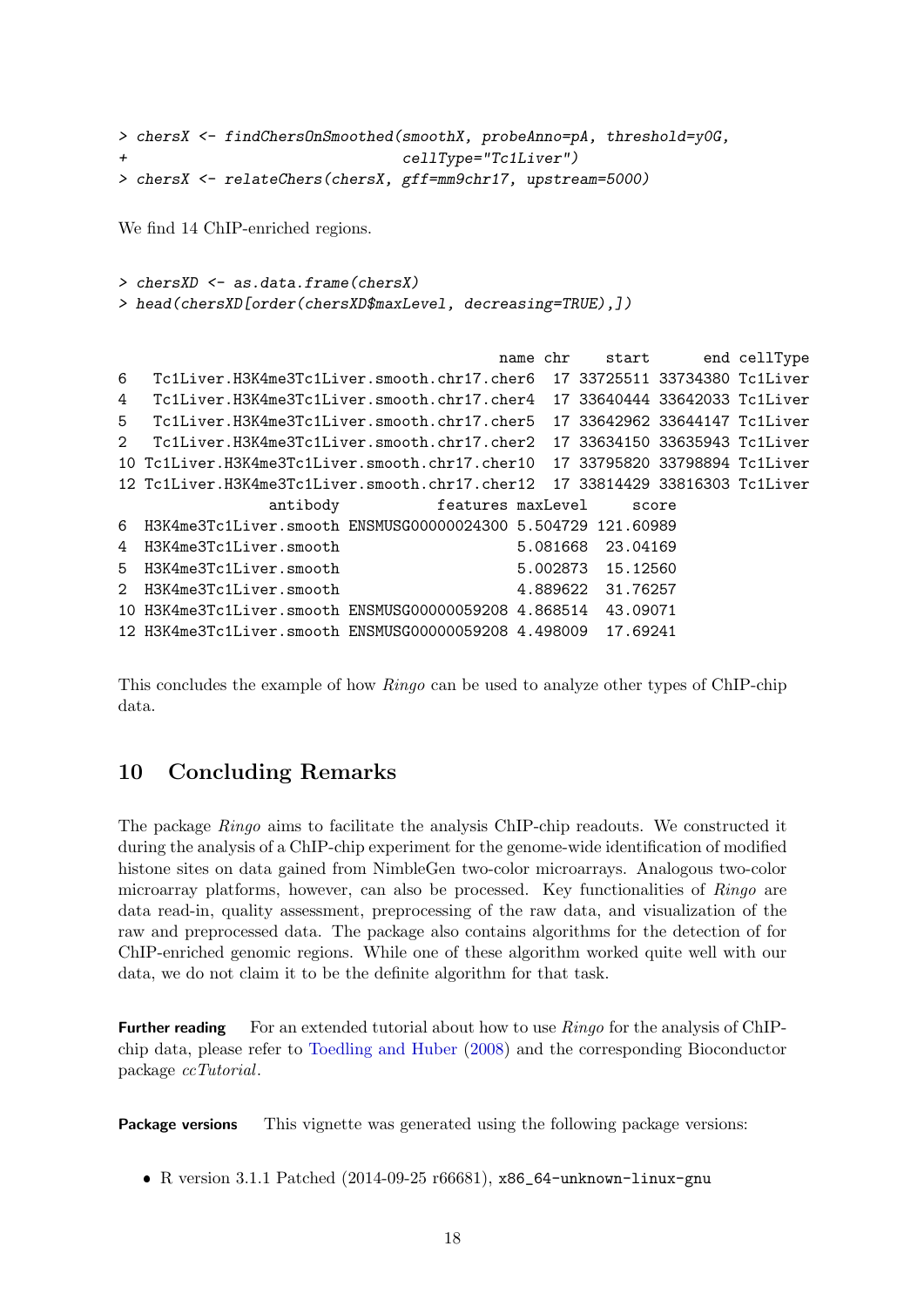- Base packages: base, datasets, grDevices, graphics, grid, methods, parallel, stats, utils
- Other packages: Biobase 2.26.0, BiocGenerics 0.12.0, Matrix 1.1-4, RColorBrewer 1.0-5, Ringo 1.30.0, lattice 0.20-29, limma 3.22.0, mclust 4.4
- Loaded via a namespace (and not attached): AnnotationDbi 1.28.0, BiocInstaller 1.16.0, DBI 0.3.1, GenomeInfoDb 1.2.0, IRanges 2.0.0, KernSmooth 2.23-13, RSQLite 0.11.4, S4Vectors 0.4.0, XML 3.98-1.1, affy 1.44.0, affyio 1.34.0, annotate 1.44.0, genefilter 1.48.0, preprocessCore 1.28.0, splines 3.1.1, stats4 3.1.1, survival 2.37-7, tools 3.1.1, vsn 3.34.0, xtable 1.7-4, zlibbioc 1.12.0

## Acknowledgments

Many thanks to Wolfgang Huber, Oleg Sklyar, Tammo Krüger, Richard Bourgon, and Matt Ritchie for source code contributions to and lots of helpful suggestions on Ringo, Todd Richmond and NimbleGen Systems, Inc. for providing us with the example ChIP-chip data. This work was supported by the European Union (FP6 HeartRepair, LSHM-CT-2005- 018630).

## References

- <span id="page-18-4"></span>R. W. Bourgon. Chromatin-immunoprecipitation and high-density tiling microarrays: a generative model, methods for analysis, and methodology assessment in the absence of a "gold standard". PhD thesis, University of California, Berkley, Berkley, California, USA, 2006. URL [http://www.](http://www.ebi.ac.uk/~bourgon/papers/bourgon_dissertation_public.pdf) [ebi.ac.uk/~bourgon/papers/bourgon\\_dissertation\\_public.pdf](http://www.ebi.ac.uk/~bourgon/papers/bourgon_dissertation_public.pdf).
- <span id="page-18-0"></span>R. C. Gentleman, V. J. Carey, D. J. Bates, B. M. Bolstad, M. Dettling, S. Dudoit, B. Ellis, L. Gautier, Y. Ge, J. Gentry, K. Hornik, T. Hothorn, W. Huber, S. Iacus, R. Irizarry, F. Leisch, C. Li, M. Maechler, A. J. Rossini, G. Sawitzki, C. Smith, G. K. Smyth, L. Tierney, Y. H. Yang, and J. Zhang. Bioconductor: Open software development for computational biology and bioinformatics. Genome Biology, 5:R80, 2004.
- <span id="page-18-3"></span>W. Huber, A. von Heydebreck, H. Sültmann, A. Poustka, and M. Vingron. Variance stabilization applied to microarray data calibration and to the quantification of differential expression. Bioinformatics, 18:S96–S104, 2002.
- <span id="page-18-2"></span>H. Pages, R. Gentleman, P. Aboyoun, and S. DebRoy. Biostrings: String objects representing biological sequences, and matching algorithms, 2008. R package version 2.9.29.
- <span id="page-18-6"></span>H. Parkinson, M. Kapushesky, N. Kolesnikov, G. Rustici, M. Shojatalab, N. Abeygunawardena, H. Berube, M. Dylag, I. Emam, A. Farne, E. Holloway, M. Lukk, J. Malone, R. Mani, E. Pilicheva, T. F. Rayner, F. Rezwan, A. Sharma, E. Williams, X. Z. Bradley, T. Adamusiak, M. Brandizi, T. Burdett, R. Coulson, M. Krestyaninova, P. Kurnosov, E. Maguire, S. G. Neogi, P. Rocca-Serra, S.-A. Sansone, N. Sklyar, M. Zhao, U. Sarkans, and A. Brazma. ArrayExpress update–from an archive of functional genomics experiments to the atlas of gene expression. Nucleic Acids Research, 37(Database issue):D868–D872, Jan 2009. URL <http://www.ebi.ac.uk/arrayexpress>.
- <span id="page-18-5"></span>D. Schmidt, R. Stark, M. D. Wilson, G. D. Brown, and D. T. Odom. Genome-scale validation of deep-sequencing libraries. PLoS ONE, 3(11):e3713, 2008.
- <span id="page-18-1"></span>G. S. C. Slater and E. Birney. Automated generation of heuristics for biological sequence comparison. BMC Bioinformatics, 6:31, 2005.